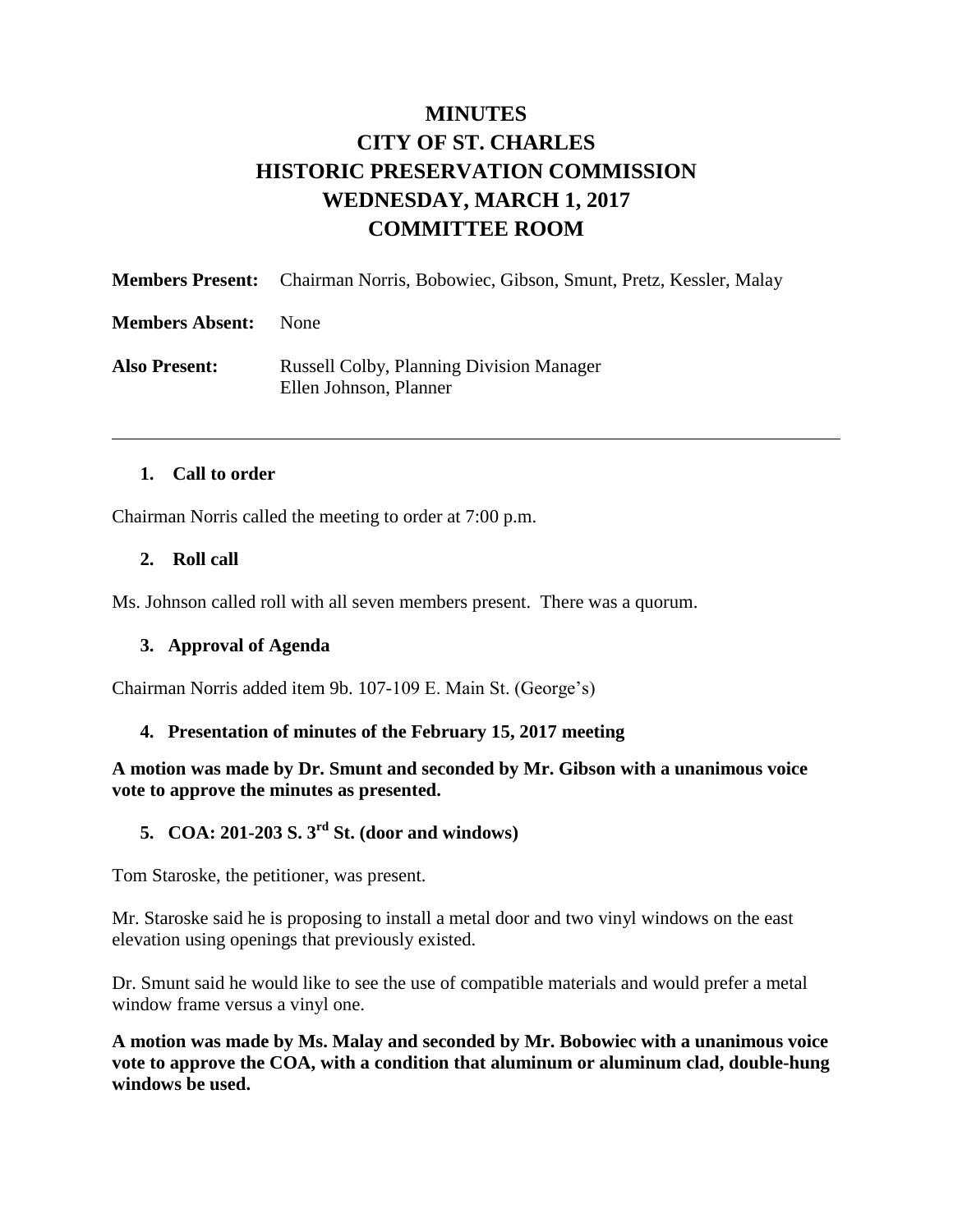## **6. COA: 211 Walnut Ave. (window replacement)**

Thomas Sieck, the petitioner, was present. He said he is proposing replacing an existing window with a new aluminum clad window. He noted the current sills are all rotted. The window is on the east side of the house, near the rear.

#### **A motion was made by Mr. Bobowiec and seconded by Ms. Malay with a unanimous voice vote to approve the COA as presented.**

# **7. COA: 104 E. Main St. (sign)**

Pete Zaikowski, the petitioner and owner of Crazy Fox, was present.

Mr. Zaikowski said he would like to install a two-sided projecting sign on the front of the building. The sign is made out of canvas vinyl supported by two poles.

#### **A motion was made by Mr. Gibson and seconded by Mr. Kessler with a unanimous voice vote to approve the COA as presented.**

# **8. COA: 103 S. 4 th St. (fence)**

Mr. Colby stated this item was expected to be on the agenda, but Staff did not receive any information on it. The homeowner was not present.

#### **A motion was made by Mr. Bobowiec and seconded by Ms. Malay with a unanimous voice vote to table the item.**

## **9. Additional Business and Observations from Commissioners or Staff**

## **a. Façade Improvement Grant Program Amendments**

Mr. Colby presented an updated program description. He noted the proposal includes expanding the program to include single-family residential buildings.

Under the current qualifications, priority is given to properties located within the downtown Special Service Area (SSA 1B), followed by those located within the Central Historic District but not within SSA 1B. The proposal would take away the SSA priority because the program is no longer funded with SSA funds; it is funded through the City's general fund. The intention is to gear the program towards historic preservation projects that may be in downtown, or properties outside the downtown area that are still subject to historic preservation requirements. This would allow equal treatment of commercial and multi-family residential properties.

The proposal also includes an increase in the minimum project cost from \$1,000 to \$2,500. The reasoning behind this is due to the time involved in processing and approving the project, and to make sure the funds are spent on improvement projects that have a greater impact. Sign-only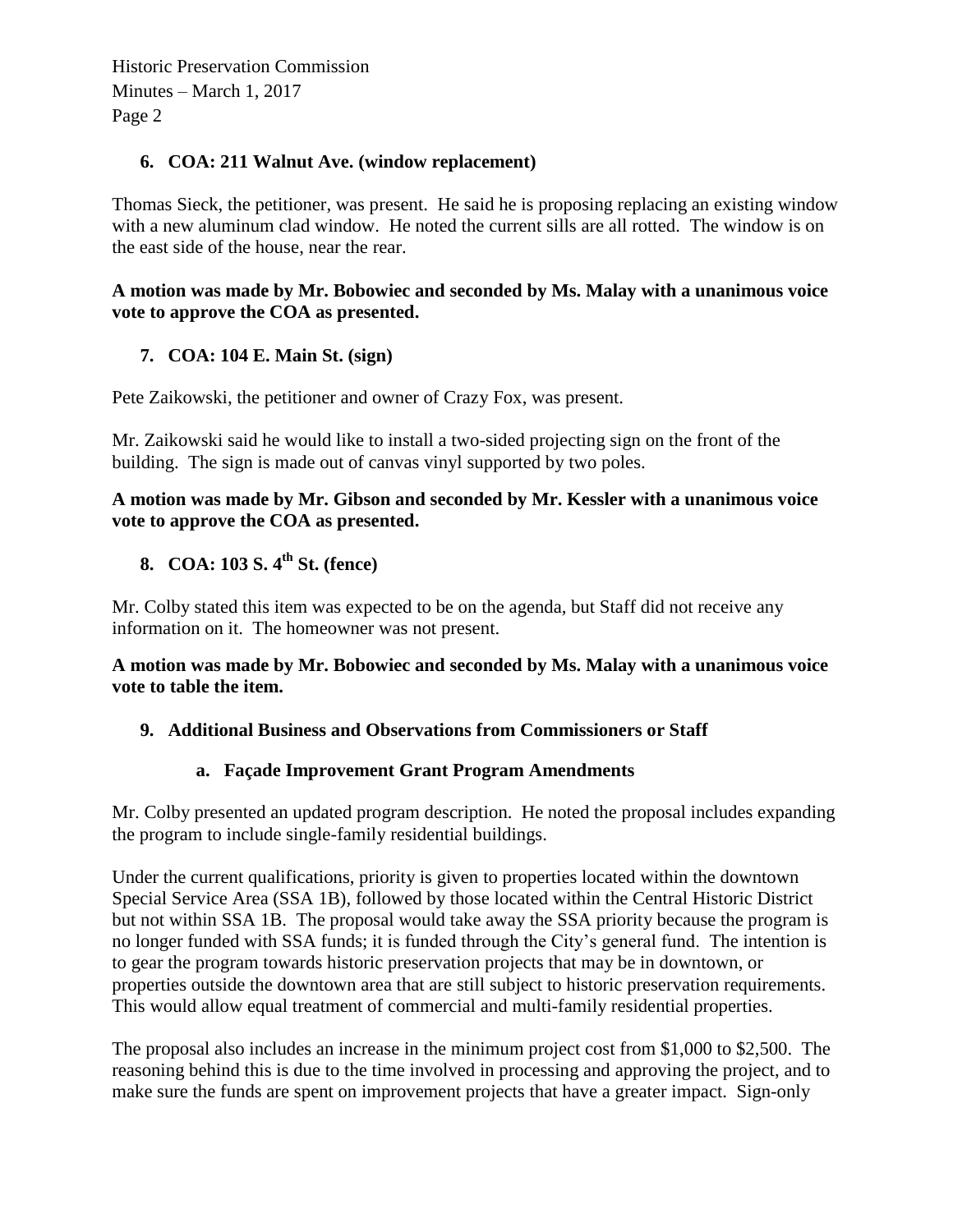projects would become ineligible. This is because the Downtown Partnership has a much less complex grant process in place that includes funding for sign projects.

Based on the Council's direction, routine maintenance work would be reimbursed at 25% and any new work, new enhancements or work involving historic preservation practices would still be covered at 50% reimbursement.

The program would be expanded to create a single-family residential program designed specifically for historic preservation projects. It would be available for significant or contributing buildings in the historic district. If the work being done would raise the rating of a non-contributing building, it would also qualify for grant funds. The suggested minimum cost for this part of the program is \$1,000, with a maximum grant of \$5,000. Currently there is \$10,000 budgeted for this program in the draft budget.

Mr. Pretz asked what the timeframe is for receiving the maximum grant amount for residential funding. Mr. Colby said it is per grant, per year. The Commissioners felt it might be best to space the eligibility period to more than every year in an effort to make the funds available to more residents. Ms. Malay suggested taking new applicants from May-August and if there are still funds available in September, previous recipients would be eligible to apply again. This would apply for a five year period.

The Commissioners discussed whether or not to give priority to commercial properties in the SSA area. It was decided that priority would be given to those applicants who submit their request prior to the start of the new fiscal year.

Dr. Smunt questioned how additions would be handled. The Commissioners felt free standing additions or new construction should be excluded.

**A motion was made by Ms. Malay and seconded by Mr. Gibson with a unanimous voice vote to recommend approval to the City Council of the Façade Improvement Grant Program Amendments, with the changes as discussed by the Commission.** 

# **b. 107-109 E. Main St. (George's)**

A presentation was made regarding renovation or demolition of this property at the February 27, 2017 Government Services Committee meeting. Mr. Pretz was in attendance and provided an update. He noted the Historic Preservation Commission's recommendations were included in the presentation. His overall impression was the Committee members appeared to be leaning towards demolition of the structure. In addition to preservation and demolition of the building, they also discussed a third option which is putting the building up for sale. They seemed to favor this with a stipulation that they find a buyer within 6 months. If there is no sale within 6 months, the Council will make a final decision as to the next steps at that time. The parameters regarding the sale of the building will be determined within the next 30 days, and the 6 month timeframe will begin after that.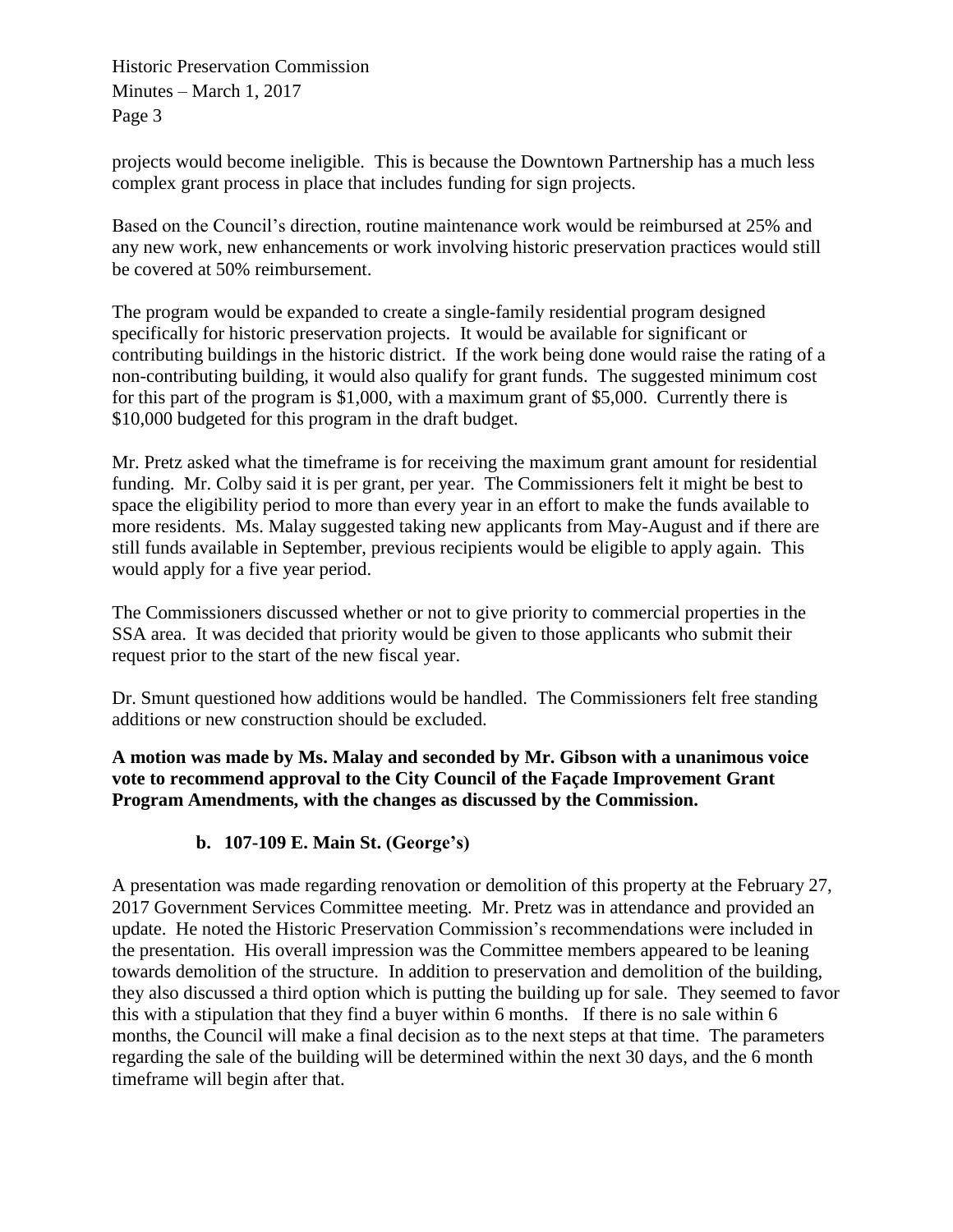Mr. Pretz recommended having someone from the Commission attend the next Council meeting. He also suggested they prepare a letter to be read at that meeting by one of the Commissioners. The letter should include the reasons why the demolition should not occur. He suggested noting the impact it would have if City-owned property were approved for demolition, but others who do not have that flexibility were told no. He believes this would be opening a flood gate and would hinder future preservation efforts. The City could be faced with a legal disadvantage if they demolished a 100 year old City-owned building, but then decided to not allow someone else to do the same with their building.

Chairman Norris asked if there had been any interest in purchasing the structure in the past. Mr. Colby said he is not aware of it ever having been marketed for sale. Dr. Smunt asked about having someone from Landmarks Illinois come assess the situation and then address the Council from their point of view. He noted perhaps they need input from someone with higher authority.

Mr. Gibson mentioned this topic came up in a conversation he had with one alderman. He noted the alderman expressed concern over what could happen with the load bearing walls if the building was removed. Mr. Gibson said they should stress how this is an existing \$1M liability to the City. If they gave the building to someone for nothing and then subsidized their improvements for \$500,000, the City would still be ahead approximately half a million dollars. In addition, the City would have an existing building instead of a vacant lot with two side walls being held up by iron bars. Mr. Gibson felt this might be another option worth presenting.

Mr. Pretz said it is okay to put it up for sale, but they must convey the Commission does not support demolition of the building if there is no sale after 6 months.

Mr. Colby said the Commission already weighed in on the proposal that was presented at the Government Services Committee meeting, but since the Council introduced another option, the Commission has an opportunity to respond to that.

The Commissioners agreed on pursuing putting together a letter to be read at the Council meeting. Ms. Malay volunteered to draft the letter.

Mr. Gibson asked if he should share the Commission's notes with the Downtown Partnership in an effort to alert them as to what is happening. Chairman Norris suggested he follow-through on this.

## **c. Introduction**

Dr. Smunt introduced David Pietryla, candidate for 4<sup>th</sup> Ward Alderman.

# **10. Meeting Announcements: Historic Preservation Commission meeting Wednesday, March 15, 2017 at 7:00 P.M. in the Committee Room.**

# **11. Public Comment**